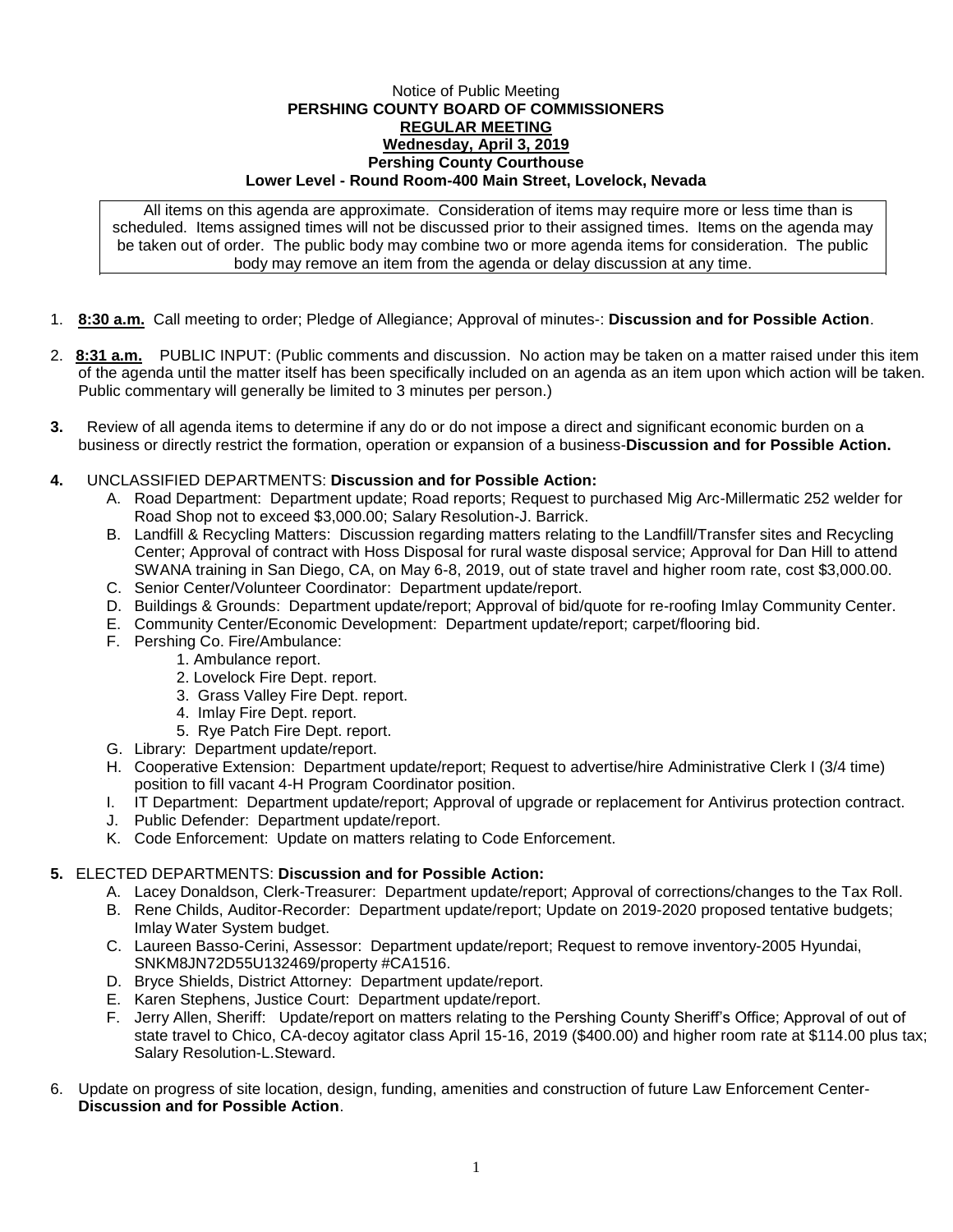- 7. Liquor Board: Nile Valley Race Club dba Lovelock Speedway-renewal of Non-Profit Liquor License Class I- **Discussion and for Possible Action**.
- 8. Proclamations and Awards: **Discussion and for Possible Action**-(The Pershing County Board of Commissioners may make a Proclamation or present a service or other award on behalf of the County) **Proclamation**-National Volunteer Week April 1-7, 2019.
- 9. Derby Field Airport: Update on matters relating to the Derby Field Airport.
- **10. 9:30 a.m.** WESTNET, LLC: Presentation of Network Infrastructure Upgrade proposal.
- **11. 9:45 a.m.** WANRack: Presentation of Network Infrastructure Upgrade proposal.
- 12. **10:00 a.m.** PLANNING & BUILDING DEPARTMENT/IMLAY WATER SYSTEM MATTERS: Update on matters relating to the department.
- 13. Discussion regarding presentation by Kristoffer Fischer-Enterprise Fleet Management presented at the March 20, 2019, commission meeting, and whether to pursue contract negotiations with Enterprise for vehicle fleet management services-**Discussion and for Possible Action**.
- 14. Approval to contract with Veronica Frenkel, Pathways Counseling, to provide mediation, not to exceed \$4,500.00- **Discussion and for Possible Action**.
- 15. Update on matters relating to the Pershing County Economic Development and Conservation Act- **Discussion and for Possible Action.**
- 16. 2019 Legislative updates; Update on matters relating to the 2019 Legislative Bill Draft Requests- **Discussion and for Possible Action.**
- 17. Letter of Support to Congress for Payments in Lieu of Taxes (PILT) funding-approval of a letter encouraging Congress to continue to support full funding for the PILT Program- **Discussion and for Possible Action.**
- 18. Discussion/approval to participate in the Federal Surplus Program (GSAXCESS.COM) through the State of Nevada-**Discussion and for Possible Action.**
- 19. Items for future agendas-**Discussion and for Possible Action.**
- 20. Report from Administrative Assistant/HR Rep.-County Commissioner's Office.
- 21. Litigation Meeting.
- 22. Report from Legal Counsel.
- 23. Correspondence.
- **24. 10:30 a.m.** Nevada Division of Forestry: Approval of Interlocal Contract between Pershing County and Nevada Division of Forestry for the Wildland Fire Protection Program, effective July 1, 2019 to June 30, 2021, for a cost of: FY2019/20- \$113,864; FY2020/21-\$113,864 not to exceed \$227,728.00- **Discussion and for Possible Action.**
- 25. Matters of the Board for Discussion.

Board Member reports. Board Liaison reports. (Nevada Works, Safety, Hospital Board, Emergency Management, Cemetery, Recreation Board, WNDD, Pe. Co. Economic Dev./ , Community Center, Airport Advisory Board; Museum Advisory Board, Library Board, Senior Center Advisory Board, Central Nevada Water Authority, Planning Board, Broadband Advisory Board, 911 Committee, Solid Waste Management Recycling Advisory Board, Pe. Co. Volunteer Advisory Board, T. V. Board, Frontier Coalition, Humboldt River Water Basin Authority.)

- 26. PUBLIC INPUT: (Public comments and discussion. No action may be taken on a matter raised under this item of the agenda until the matter itself has been specifically included on an agenda as an item upon which action will be taken. Public commentary will generally be limited to 3 minutes per person.)
- 27. Approval of Vouchers- **Discussion and for Possible Action**.